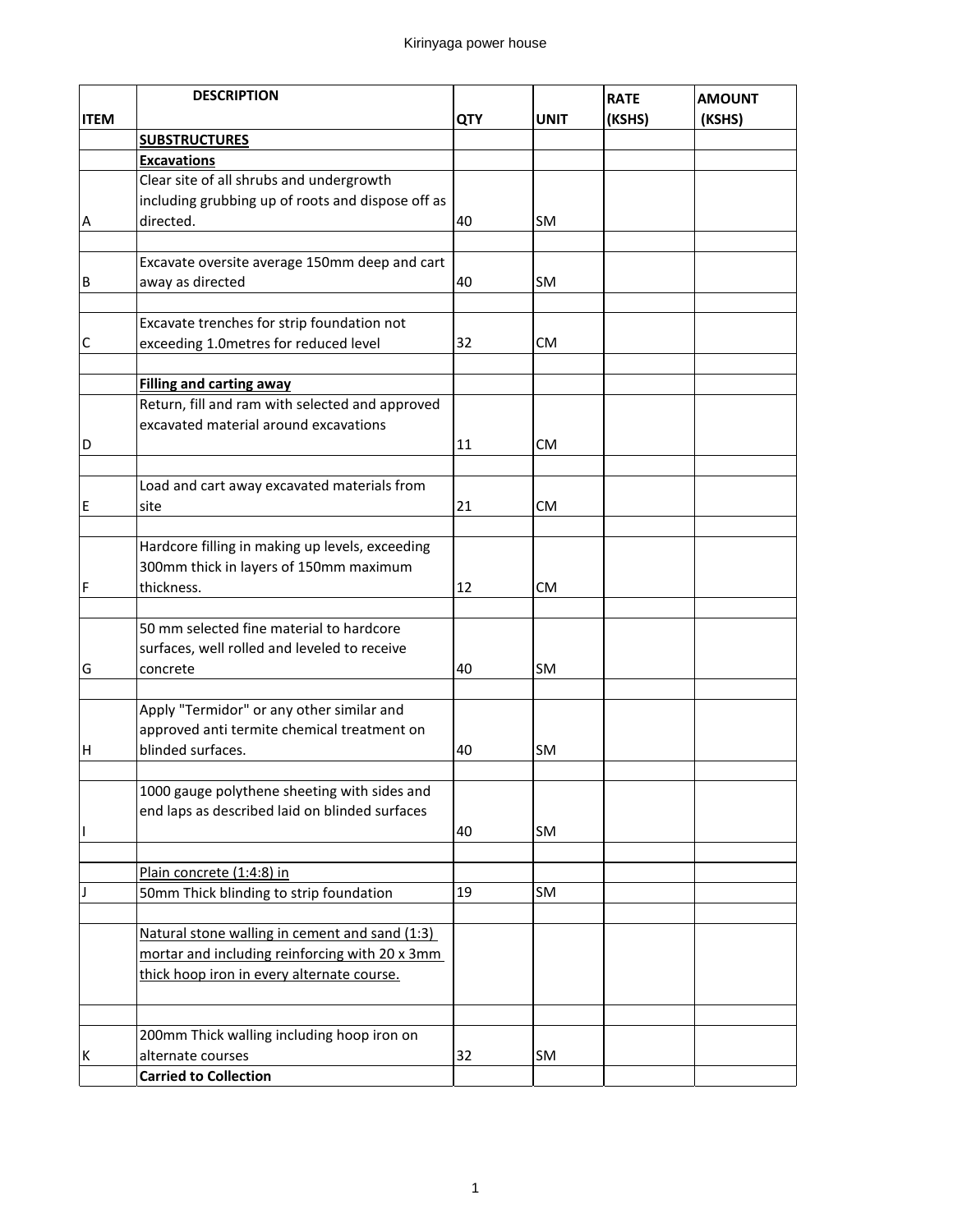## Kirinyaga power house

|             | <b>DESCRIPTION</b>                               |            |             | <b>RATE</b> | <b>AMOUNT</b> |
|-------------|--------------------------------------------------|------------|-------------|-------------|---------------|
| <b>ITEM</b> |                                                  | <b>QTY</b> | <b>UNIT</b> | (KSHS)      | (KSHS)        |
|             | Steel fabric mesh reinforcement to B.S. 4483     |            |             |             |               |
|             | No. A 142 fabric weighing 2.22Kg/sm fixed in bed |            |             |             |               |
| A           |                                                  | 40         | SM          |             |               |
|             | <b>SUPERSTRUCTURE</b>                            |            |             |             |               |
|             | Vibrated reinforced concrete grade 20/20 (1:2:4) |            |             |             |               |
|             | including all necessary formwork in:             |            |             |             |               |
| B           | 150mm thick ground slab                          | 6          | <b>CM</b>   |             |               |
|             |                                                  |            |             |             |               |
|             | Plinths                                          |            |             |             |               |
|             | 12mm thick cement and sand (1:3) render to       |            |             |             |               |
| C           | plinths                                          | 6          | SM          |             |               |
|             |                                                  |            |             |             |               |
|             | Prepare and apply three coats bituminous paint   |            |             |             |               |
| D           | to rendered plinths                              | 6          | SM          |             |               |
|             |                                                  |            |             |             |               |
|             | 200 mm wide approved quality 3-ply bituminous    |            |             |             |               |
|             | felt damp proof course under walls               |            |             |             |               |
| E           |                                                  | 32         | м           |             |               |
|             |                                                  |            |             |             |               |
|             | Smooth chisel dressed natural stone walling in   |            |             |             |               |
|             | cement and sand (1:4) mortar reinforced with     |            |             |             |               |
|             | and including 25 x 3mm thick hoop iron in every  |            |             |             |               |
|             | alternate course                                 |            |             |             |               |
|             |                                                  |            |             |             |               |
|             | 200mm Thick walling and filling to eaves up to   |            |             |             |               |
| F           | roof level                                       | 75         | SM          |             |               |
|             | Vibrated reinforced concrete grade 20/20 (1:2:4) |            |             |             |               |
|             | <u>in:</u>                                       |            |             |             |               |
|             | Column bases, columns and ring including all     |            |             |             |               |
| G           | necessary formwork                               | 5          | <b>CM</b>   |             |               |
|             |                                                  |            |             |             |               |
|             | Steel reinforcement as described including       |            |             |             |               |
|             | cutting to length, bending, hoisting and fixing  |            |             |             |               |
|             | including all necessary tying wires and spacing  |            |             |             |               |
|             | blocks (all provisional)                         |            |             |             |               |
|             | <b>Mild Steel Reinforcement</b>                  |            |             |             |               |
| H           | D <sub>12</sub>                                  | 300        | KG          |             |               |
|             |                                                  |            |             |             |               |
| T           | D <sub>8</sub>                                   | 250        | ΚG          |             |               |
|             |                                                  |            |             |             |               |
|             | Permanent ventilation                            |            |             |             |               |
| J           | concrete Louvered vent blocks                    | 18         | SM          |             |               |
|             |                                                  |            |             |             |               |
|             | <b>Carried to Collection</b>                     |            |             |             |               |
|             |                                                  |            |             |             |               |
|             |                                                  |            |             |             |               |
|             |                                                  |            |             |             |               |
|             |                                                  |            |             |             |               |
|             |                                                  |            |             |             |               |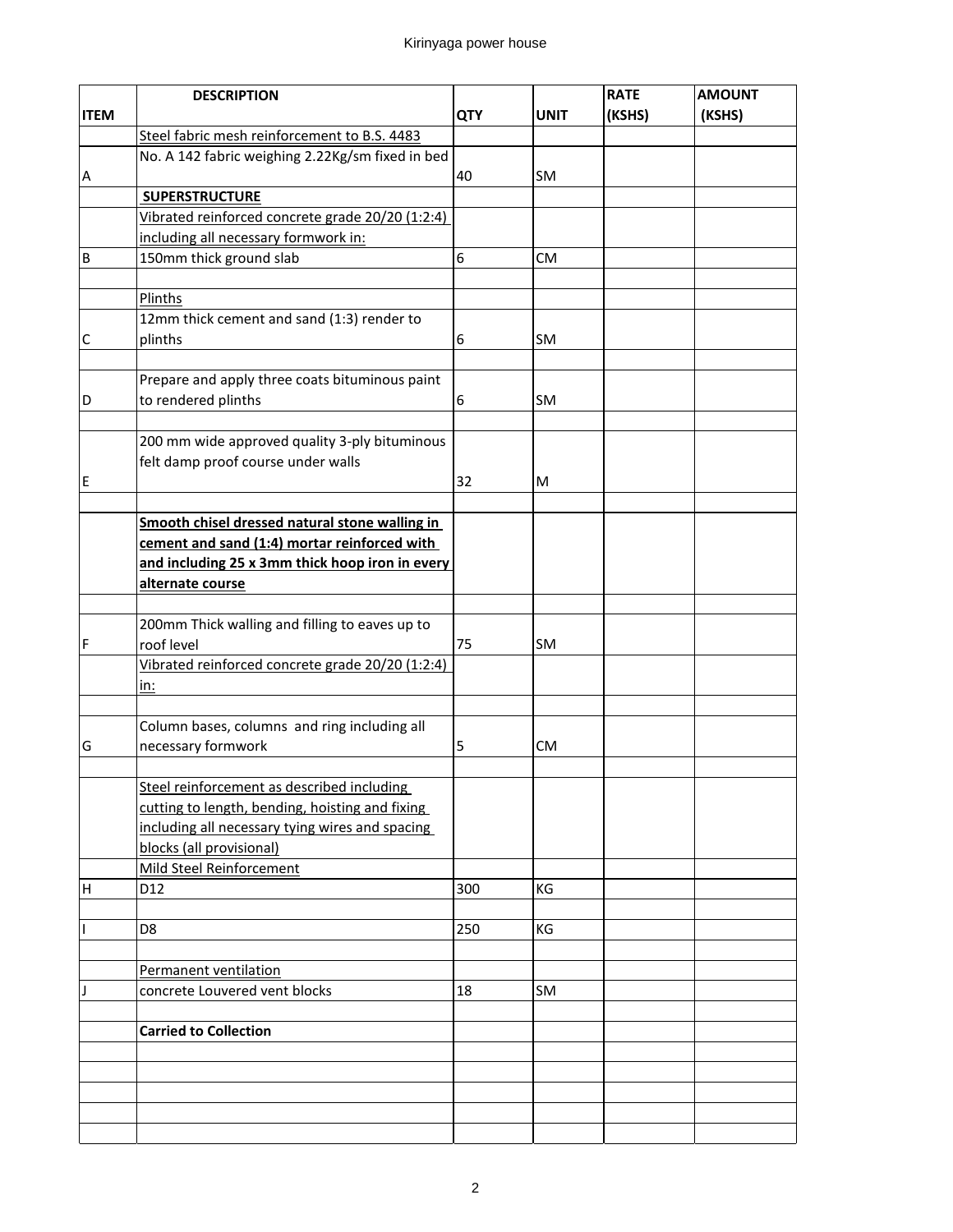|             | <b>DESCRIPTION</b>                               |            |             |             |               |
|-------------|--------------------------------------------------|------------|-------------|-------------|---------------|
|             |                                                  |            |             | <b>RATE</b> | <b>AMOUNT</b> |
| <b>ITEM</b> |                                                  | <b>QTY</b> | <b>UNIT</b> | (KSHS)      | (KSHS)        |
|             | <b>ROOFING</b>                                   |            |             |             |               |
|             | Aluzinc preformed metal tiles coated with sand   |            |             |             |               |
|             | as "Decra"                                       |            |             |             |               |
|             | Roof covering; fixed to timber purlins complete  |            |             |             |               |
|             | with ridge caps and all other accessories        | 78         | SM          |             |               |
| Α           |                                                  |            |             |             |               |
|             |                                                  |            |             |             |               |
|             | (All timber work is provisional)                 |            |             |             |               |
|             | The following in pressure impregnated first      |            |             |             |               |
|             | grade cypress timber                             |            |             |             |               |
| B           | 200 X50mm ridge and hips                         | 16         | LM          |             |               |
|             |                                                  |            |             |             |               |
| С           | 150 x 50mm Rafters                               | 160        | LM          |             |               |
|             |                                                  |            |             |             |               |
| D           | 100 X 50mm struts                                | 15         | LM          |             |               |
|             |                                                  |            |             |             |               |
| F           | Ditto purlins                                    | 200        | LM          |             |               |
|             |                                                  |            |             |             |               |
|             | 100 x 50 mm wall plate bolted to wall with and   |            |             |             |               |
|             | including 12mm diameter bolts 60mm long at       | 32         | LM          |             |               |
| G           | 1000mm centres                                   |            |             |             |               |
|             |                                                  |            |             |             |               |
|             | Fascia Board                                     |            |             |             |               |
|             | 175 x 16 mm thick wrot cypress fascia /barge     |            |             |             |               |
|             | boards fixed to end of rafters (m/s)             | 35         | LM          |             |               |
|             | Rain water goods                                 |            |             |             |               |
|             |                                                  |            |             |             |               |
|             | Gutters                                          |            |             |             |               |
|             | 150 x 100mm galvanized iron gutter gauge 24      |            |             |             |               |
|             | fixed to fascia boards (m/s) with and including  |            |             |             |               |
|             | approved steel brackets at 1000mm centres        | 35         | LM          |             |               |
|             |                                                  |            |             |             |               |
|             |                                                  |            |             |             |               |
|             |                                                  | 4          | NO          |             |               |
|             | Extra over gutter for stopped ends               |            |             |             |               |
| J           | Ditto but for 100 mm diameter outlet             | 4          |             |             |               |
|             |                                                  |            | NO          |             |               |
|             |                                                  |            |             |             |               |
|             | Downpipe                                         |            |             |             |               |
|             | 100 mm diameter galvanised iron downpipe         |            |             |             |               |
|             | gauge 24 fixed to wall with and including holder | 12         | LM          |             |               |
| Α           | butts at 1000mm centres                          |            |             |             |               |
|             |                                                  |            |             |             |               |
|             | Extra over downpipe for swanneck 1200mm long     |            |             |             |               |
| В           |                                                  | 4          | NO.         |             |               |
|             |                                                  |            |             |             |               |
|             | <b>Carried to Collection</b>                     |            |             |             |               |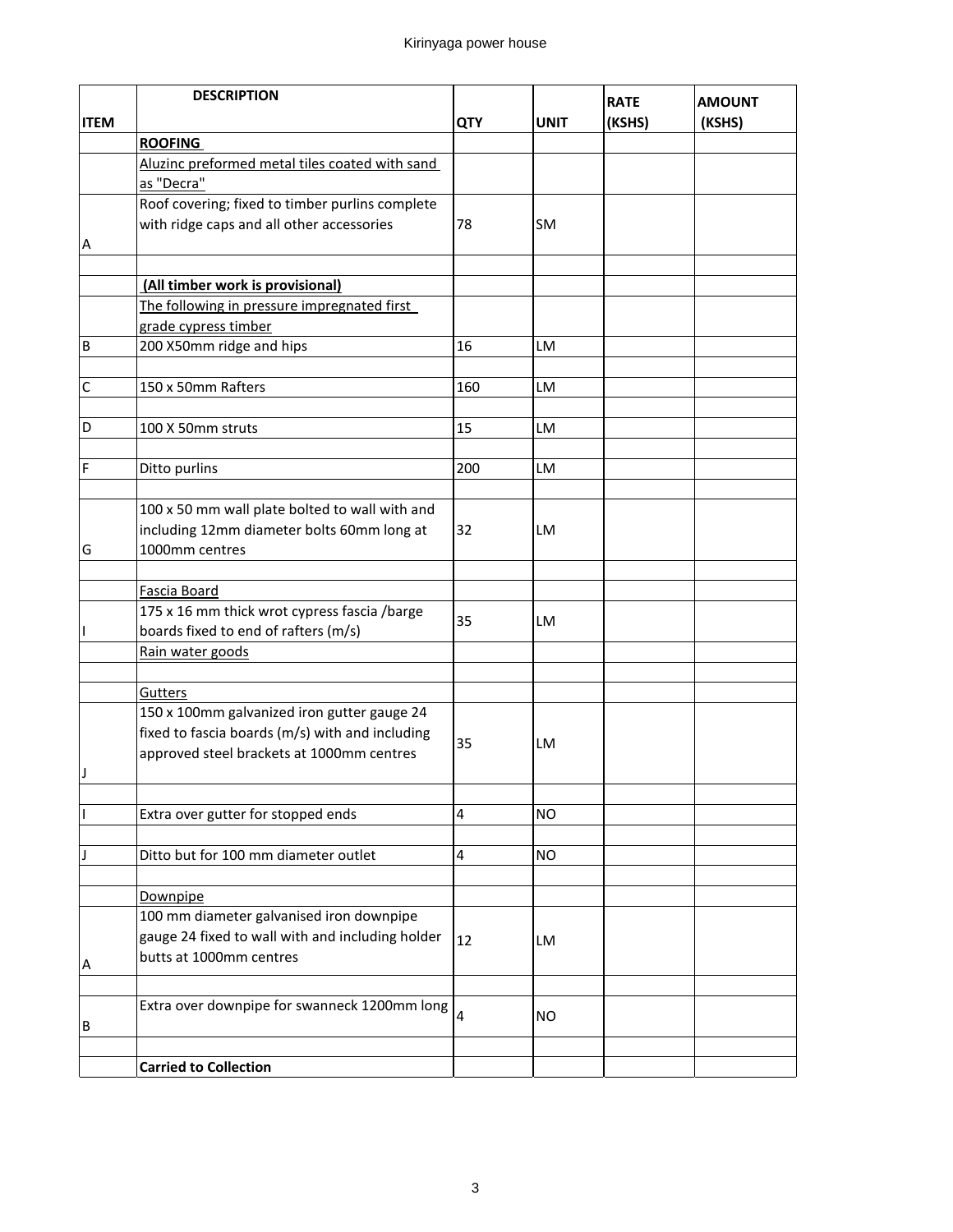|             | <b>DESCRIPTION</b>                                 | QTY            | <b>UNIT</b> | <b>RATE</b> | <b>AMOUNT</b> |
|-------------|----------------------------------------------------|----------------|-------------|-------------|---------------|
| <b>ITEM</b> |                                                    |                |             | (KSHS)      | (KSHS)        |
| A           | Ditto horse shoe 300 mm long                       | 4              | <b>NO</b>   |             |               |
|             | Decoration and painting                            |                |             |             |               |
|             | Knot, stain prepare and apply three coats oil      |                |             |             |               |
|             | gloss paint to:                                    |                |             |             |               |
| B           | Surfaces of timber 200-300mm girth                 | 35             | LM          |             |               |
|             | Prepare and apply three coats gloss oil paint to:  |                |             |             |               |
|             |                                                    |                |             |             |               |
| С           | General surfaces of metal gutters                  | 12             | <b>SM</b>   |             |               |
|             |                                                    |                |             |             |               |
| D           | Surfaces of large pipes                            | 4              | <b>SM</b>   |             |               |
|             |                                                    |                |             |             |               |
|             | <b>DOORS</b>                                       |                |             |             |               |
|             | Mild steel Doors                                   |                |             |             |               |
|             | 1800 x 2100mm high mild steel louvred double       |                |             |             |               |
|             | door complete with 100 x 50 x 3mm RHS framing      |                |             |             |               |
|             | and metal lugs including purpose made hanging      |                |             |             |               |
|             | and locking accessories once primed with red       |                |             |             |               |
|             | oxide primer before delivery to the site including |                |             |             |               |
|             | three lever mortice lock as per 'Union' Ref 2277   |                |             |             |               |
|             | or other equal and approved manufacturer           |                |             |             |               |
|             |                                                    |                |             |             |               |
| E           |                                                    | $\overline{2}$ | ΝO          |             |               |
|             | <b>EXTERNAL FINISHINGS</b>                         |                |             |             |               |
|             | <b>Walls</b>                                       |                |             |             |               |
|             | Extra over walling for smooth chisel dressing      |                |             |             |               |
|             | with flush pointed vertical joints and recessed    |                |             |             |               |
| F           | horizontal joints                                  | 60             | <b>SM</b>   |             |               |
|             |                                                    |                |             |             |               |
|             | 12mm thick cement sand (1:2) plaster to:           |                |             |             |               |
| G           | Beams and columns                                  | 20             | SM          |             |               |
|             |                                                    |                |             |             |               |
|             | Prepare and apply 12mm Thick wall master to        |                |             |             |               |
|             | plasterd walls                                     |                |             |             |               |
|             | Plastered surfaces of beams and columns            |                |             |             |               |
| Η           |                                                    | 20             | SM          |             |               |
|             | Allow for supply and laying of precast concrete    |                |             |             |               |
|             | paving slabs round the power house 2.4m width      |                |             |             |               |
|             | including ecavation, laying and compaction of      |                |             |             |               |
|             | murram and necessary jointing to approval,         |                |             |             |               |
|             | concrete channel at the outer edge.                |                |             |             |               |
|             |                                                    | 1              | item        |             |               |
|             |                                                    |                |             |             |               |
|             | <b>INTERNAL FINISHES</b>                           |                |             |             |               |
|             | <b>FLOORS</b>                                      |                |             |             |               |
|             | Cement and sand (1:4) screeding smooth             |                |             |             |               |
|             | trowelled                                          |                |             |             |               |
|             | 40mm thick screed prepared to receive terrazzo     |                |             |             |               |
|             |                                                    | 40             | SM          |             |               |
|             | <b>Carried to Collection</b>                       |                |             |             |               |